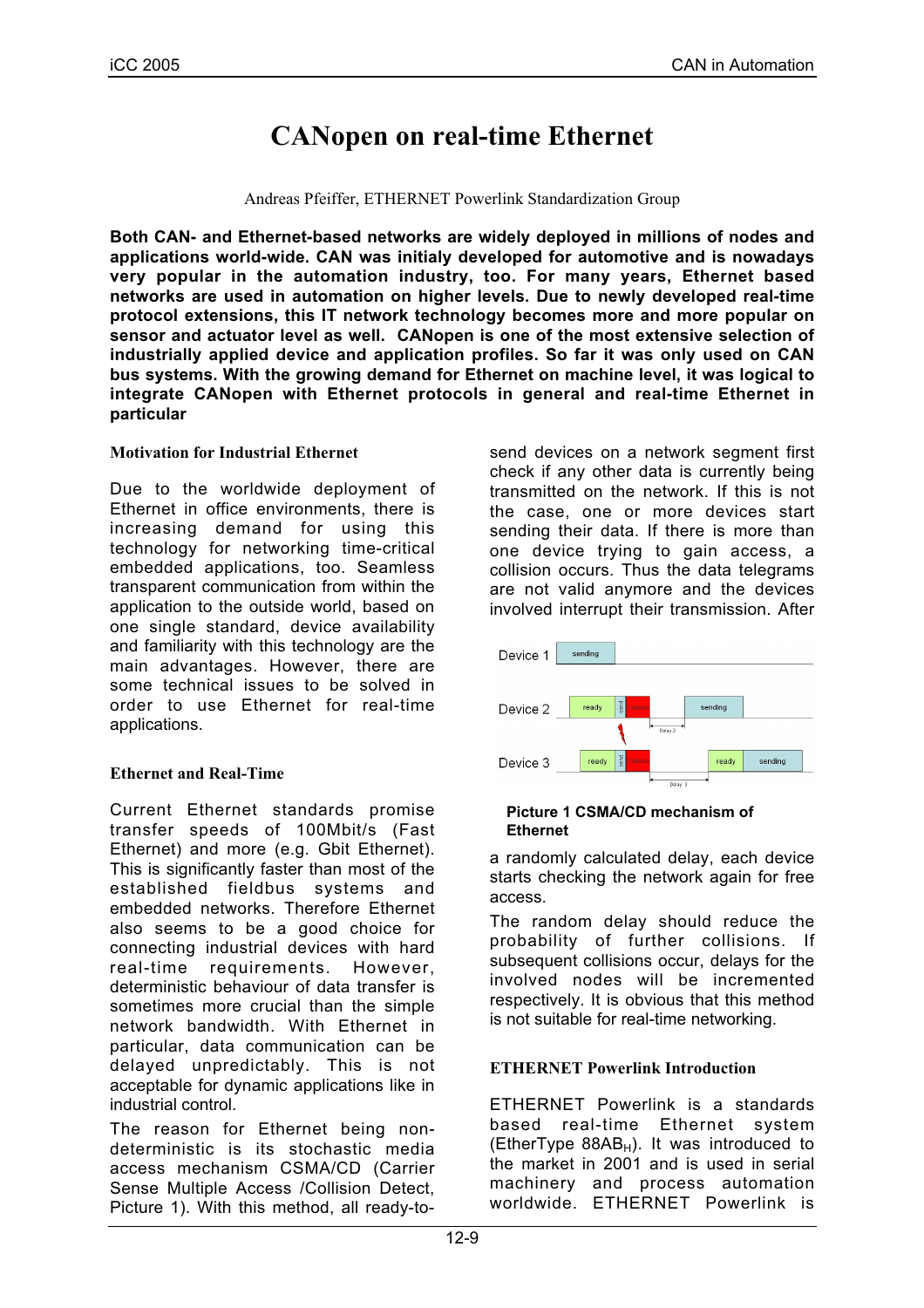managed by the EPSG (ETHERNET Powerlink Standardization Group), an open vendor and user group. The protocol can be implemented on standard hardware. No proprietary ASICs are needed. Standard Ethernet network components, like fiber-optic transceivers can also be used with ETHERNET Powerlink.

ETHERNET Powerlink meets timing demands typical for high performance industrial applications like in automation<br>and motion control. Current and motion control. Current implementations have reached 200µs cycle time with a timing deviation (jitter) below 1µs. Until now, this was only possible with dedicated motion bus systems.

Due to its standard compliancy it is possible to leverage standard test and measurement equipment with ETHERNET Powerlink. In particular the following standards are used with ETHERNET Powerlink:

- **IEEE 802.3 Fast Ethernet**
- **IP-based protocols**
- CANopen EN50325-4
- **ISO 15745-4 device description** language
- Any Ethernet chip and hardware
- IEEE 1588 in future extensions

## **ETHERNET Powerlink Network Structure**

ETHERNET Powerlink distinguishes between real-time domains and non realtime domains (Picture 2). This separation matches typical machine and plant concepts. It also satisfies the increasing security demands to prevent hacker attacks at the machine level or harm through erroneous data communication on higher network hierarchies.

True real-time requirements are met within the real-time domain. Less time critical data is routed transparently between the real-time domain and non-real-time domain using standard IP frames. A clear boundary between a machine and factory network prevents potential security flaws from the very beginning while keeping full data transparency.



#### **Picture 2 ETHERNET Powerlink Networking Domains**

## **Physical and Data Link Layer**

The protocol is based on the standard IEEE 802.3 layers according to ISO/OSI (Picture 3). The current physical layer is 100BASE-X (see IEEE 802.3). In the future however, it could also be based on faster Ethernet variants such as Gbit Ethernet, if necessary.



#### **Picture 3 ETHERNET Powerlink ISO/OSI Layers**

To minimize path delay and frame jitter it is recommended to use repeating hubs instead of switching hubs within the realtime domain. ETHERNET Powerlink references the IAONA Industrial Ethernet Planning and Installation Guide for proper wiring of industrial networks. Both RJ45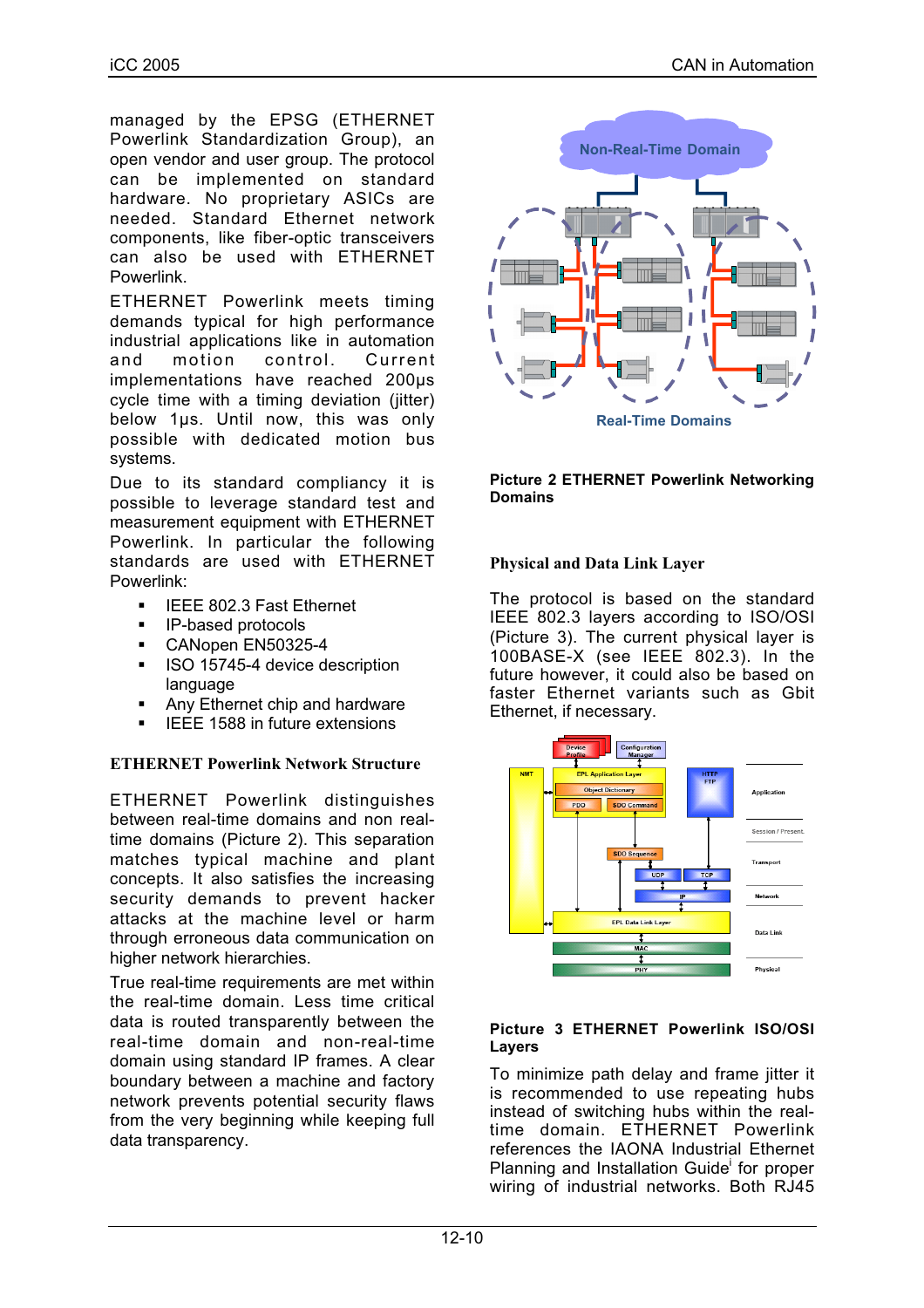and M12 industrial Ethernet connectors are specified.

Deterministic timing is achieved by applying a cyclic timing schedule for all connected nodes to access the physical layer (Picture 4). The schedule is divided into an isochronous phase and an asynchronous phase. During the isochronous phase, time-critical data is transferred, the asynchronous phase reserves bandwidth for non time-critical data. The Managing Node frees access to the physical medium via explicit messages. As a result, just one single node has access to the network at all times, thereby preventing collisions. The CSMA/CD mechanism, which causes nondeterministic Ethernet behavior, is not activated when ETHERNET Powerlink operates free of disturbances.



**Picture 4 ETHERNET Powerlink Basic Cycle**

# **Application Layer Protocol Requirements**

Manufacturers and users are looking on interoperability and exchangeability of devices from various manufacturers. A broad component market with plenty of alternatives and second sources enables them to produce competitive automation solutions without depending on unique or proprietary systems.

The objective of independence can only be achieved by using standard solutions which provide widely understood and used data exchange mechanisms. CANopen, as application layer (layer 7) for CAN systems, has already proven the market power of a standardized, vendor independent standard which gives numerous device manufacturers the opportunity to participate in sophisticated communication mechanisms.

In 2003, the EPSG had to decide for an application protocol to be put on top of the existing lower ETHERNET Powerlink layers. There were many similarities between ETHERNET Powerlink and

CANopen, like the target applications, operating principles, component suppliers and the organsiations behind it. Both groups therefore came quickly to an agreement to integrate ETHERNET Powerlink with CANopen profiles in a joint technical working group. The goal was to offer complete uniformity, extending from simple sensors and high-speed drive systems to Ethernet-based factory networks. By using CANopen profiles, machine builders are provided with an easy migration path between CANopen and ETHERNET Powerlink and vice versa. Inexpensive gateways should make it possible to integrate ETHERNET Powerlink subsystems with CANopen networks and to connect CANopen networks to ETHERNET Powerlink networks.

There are a number of further requirements for a communication system arising when distributed automation systems shall be built with different types of devices or devices from different manufacturers :

- Network Management: A common mechanism for controlling and monitoring the network consistency during boot-up and runtime of the network
- Object Dictionary and Device Model: A common method for specifying and referencing data, parameters and functions of a certain device or device type provides to the system
- **Error Signalling: A common** method for signaling errors and indicating error conditions to the system independent of the device type or manufacturer
- Process Data Object PDO: A common mechanism enabling the user to specify the data exchanged between different devices
- Service Data Object SDO: A common mechanism for transmitting larger amounts of arbitrary data like configuration data
- Device Profiles: Standardized definitions of data, parameters and functions for certain device types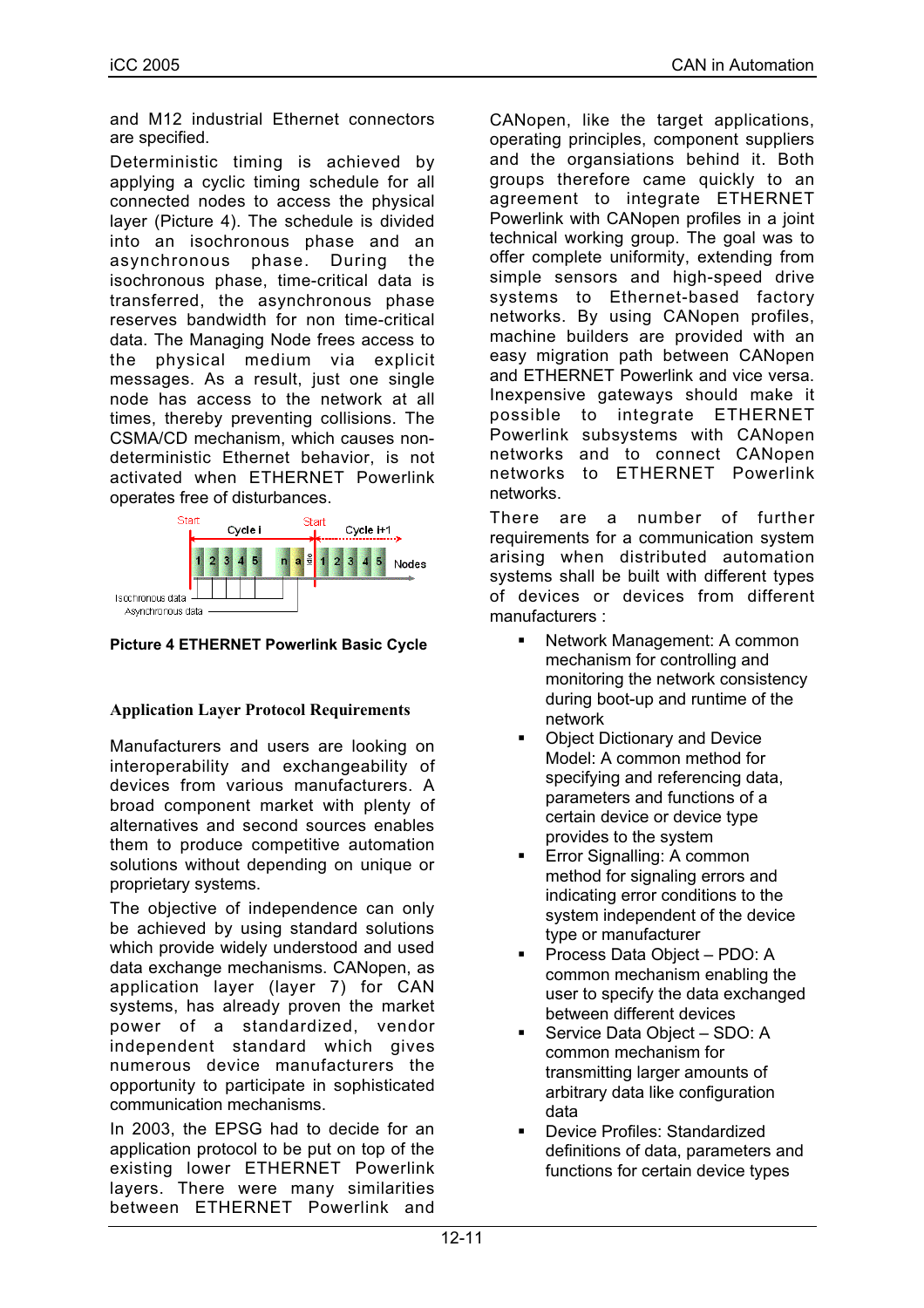like drives, I/O modules, encoders, PLCs, etc.

For the EPSG, all these requirement were perfectly met by CANopen.

#### **Integrating CANopen with ETHERNET Powerlink**

In the joint technical working group of the EPSG and CiA CANopen's DS301 and DS302 communication profiles have been integrated with ETHERNET Powerlink. ETHERNET Powerlink can tranfer up to 1490 byte net data per frame. Therfore there is only one Transmit PDO (TxPDO) in ETHERNET Powerlink. The adaption of CANopen to ETHERNET Powerlink was therefore only necessary for the mapping of the process data. Other joint areas of work are the device description language.

Every ETHERNET Powerlink device is described by the standardized CANopen Device Model (Picture 5)with its central element, the Object Dictionary, containing a list of descriptions of all data, parameters and functions of the device that can be accessed or controlled remotely via Ethernet. Furthermore, all configurable communication parameters are listed in the Object Dictionary. By means of the Object Dictionary each data of a device can be easily accessed form any device of the network by a unique 24 bit reference consisting of a 16-bit index and a 8-bit sub-index.



**Picture 5 CANopen Device Model**

## **Process Data Objects and ETHERNET Powerlink**

Real-time critical exchange of process data is handled by the Process Data Objects (PDO). PDOs are transmitted in the isochronous period of the ETHERNET Powerlink Cycle using a Consumer/Producer oriented communication model. In ETHERNET Powerlink there is only one TxPDO capable of transfering up to 1490 bytes of net data (Picture 6). Due to the limits of the sub-index, there is a maximum of 254 data octets within one PDO.



#### **Picture 6 ETHERNET Powerlink Frame Format for PDO Transfer**

Each device is able to communicate its process data directly with all other devices in the system. The contents of a PDO (process data which is to be transmitted or received) can be configured during system start-up. This allows to optimise and adjust the real-time data exchange to the requirements of the application. The realtime critical data is transmitted in PDOs without any overhead.

#### **Service Data Objects and ETHERNET Powerlink**

The exchange of parameters, functions, files or less real-time critical process data is handled by Service Data Objects (SDO). SDOs are based on a Client/Server oriented communication model where every device can access or can be accessed from any other device by an SDO. SDO Addressing is done with index/sub-index numbers or via names.

An SDO allows a client to implicitly address any entry in the Object Dictionary of the server. The length of data to be transferred is not limited. SDOs are transferred either via UDP/IP datagrams (Picture 7), directly in the ETHERNET Powerlink asynchronous frame or in a container within a PDO.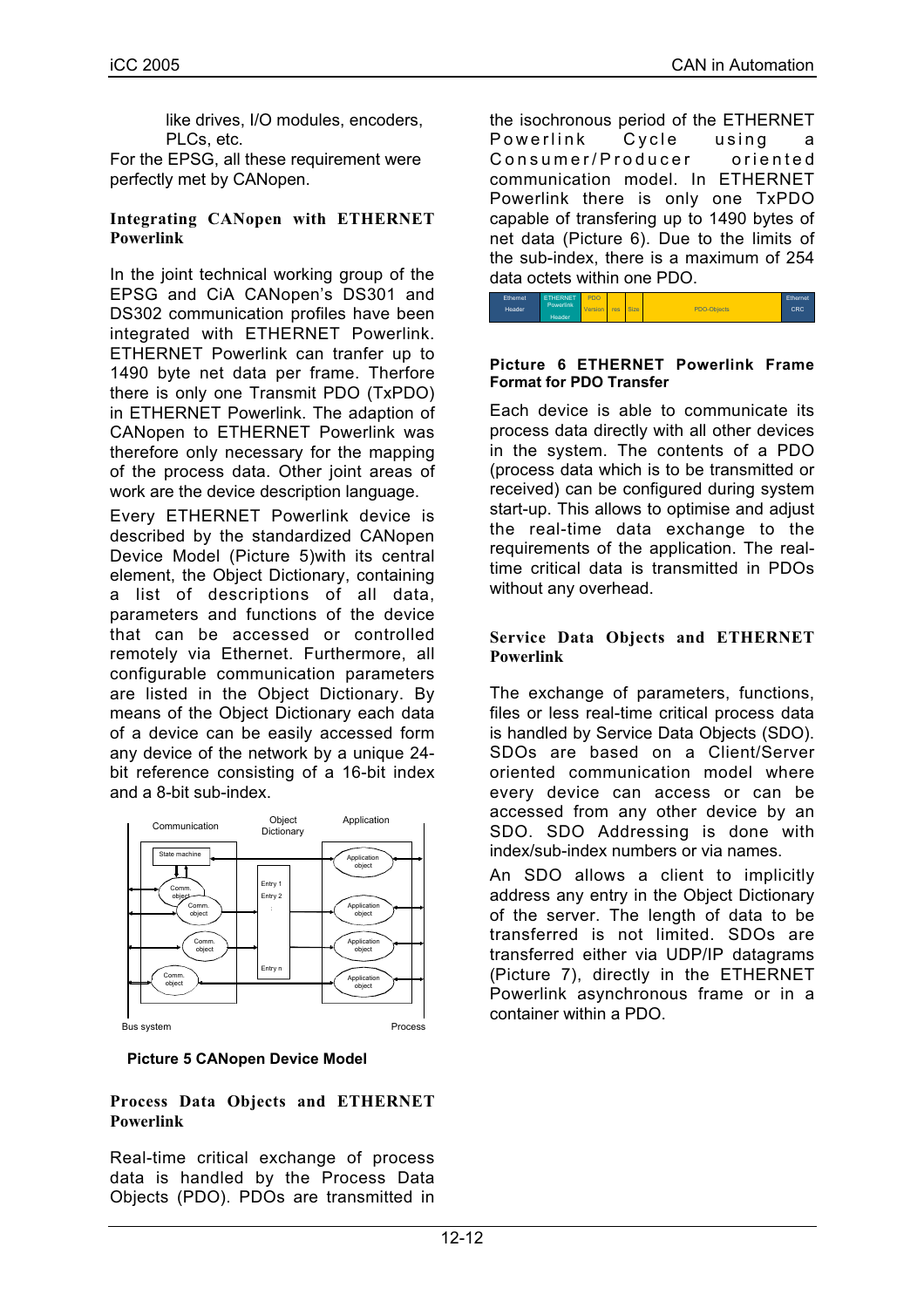

## **Picture 7 SDO transfer via UDP/IP**

Since SDOs can be transmitted using UDP/IP, an ETHERNET Powerlink device can also be accessed via generic Internet which is connected via a router with the ETHERNET Powerlink real-time domain.

# **Network Management**

The ETHERNET Powerlink network management describes the mode of operation, state transitions and boot-up behaviour of a device. The network manager in the managing node is responsible for system consistency checks during boot-up and for monitoring the status of all devices during run-time. The communication behaviour of each ETHERNET Powerlink device is defined by a local state machine which is controlled by certain system events and by commands from the Network Manager.

# **Configuration Management**

The Configuration Manager is the central intelligence in an ETHERNET Powerlink system, which is able to maintain the configuration data for its application and all devices locally and download the configuration data during system startup. This approach enables the set-up of plug&play systems which allow initial installation and replacement of failed devices very easily.

# **XML Device Description**

For describing an ETHERNET Powerlink device, a standardized file format is under development in form of an XML-based Electronic Data Sheet (EDS). The work is done together with other organisations in an ISO working group developing the ISO  $15745-4$  standard".

## **Network Migration and Integration**

Since the ETHERNET Powerlink Application Layer provides the same mechanisms as CANopen, all CAN device profiles can directly be reused. Thus a wide range of profiles for different device types, like I/Os, encoders or drives, and applications already exists.

Users and vendors of CANopen enabled devices are able to migrate their applications from the well established CAN bus to an Ethernet environment which is in principle a hundred times faster. Furthermore, CAN bus and Ethernet networks can transparently be combined wherever needed.

## **Implementing ETHERNET Powerlink**

ETHERNET Powerlink can be implemented on any standard Ethernet silicon. How it is implemented most efficiently depends on the individual requirements, guidelines and preferences. The device manufacturer is free to decide if an ETHERNET Powerlink stack runs in the software on the preferred processor, a system-on-chip approach is used, or an FPGA or ASIC is developed. The properties of the technology are open. For the initial testing, prefabricated evaluation boards are available on various processor architectures, like ARM, XScale, ColdFire,166 or Hyperstone.

# **Further Development**

ETHERNET Powerlink provides a standard protocol for Fast Ethernet, which has proven its real-time characteristics in thousands of applications (Picture 8). The EPSG ensures openness and continuous advancement. Based on mature standards the EPSG is working on further development of the specifications to add even more capabilites in areas like safety, security or system redundancy. Like it was with the integration of ETHERNET Powerlink with CANopen, ease-of-use and openness will continue to be the focal point for any future additions.